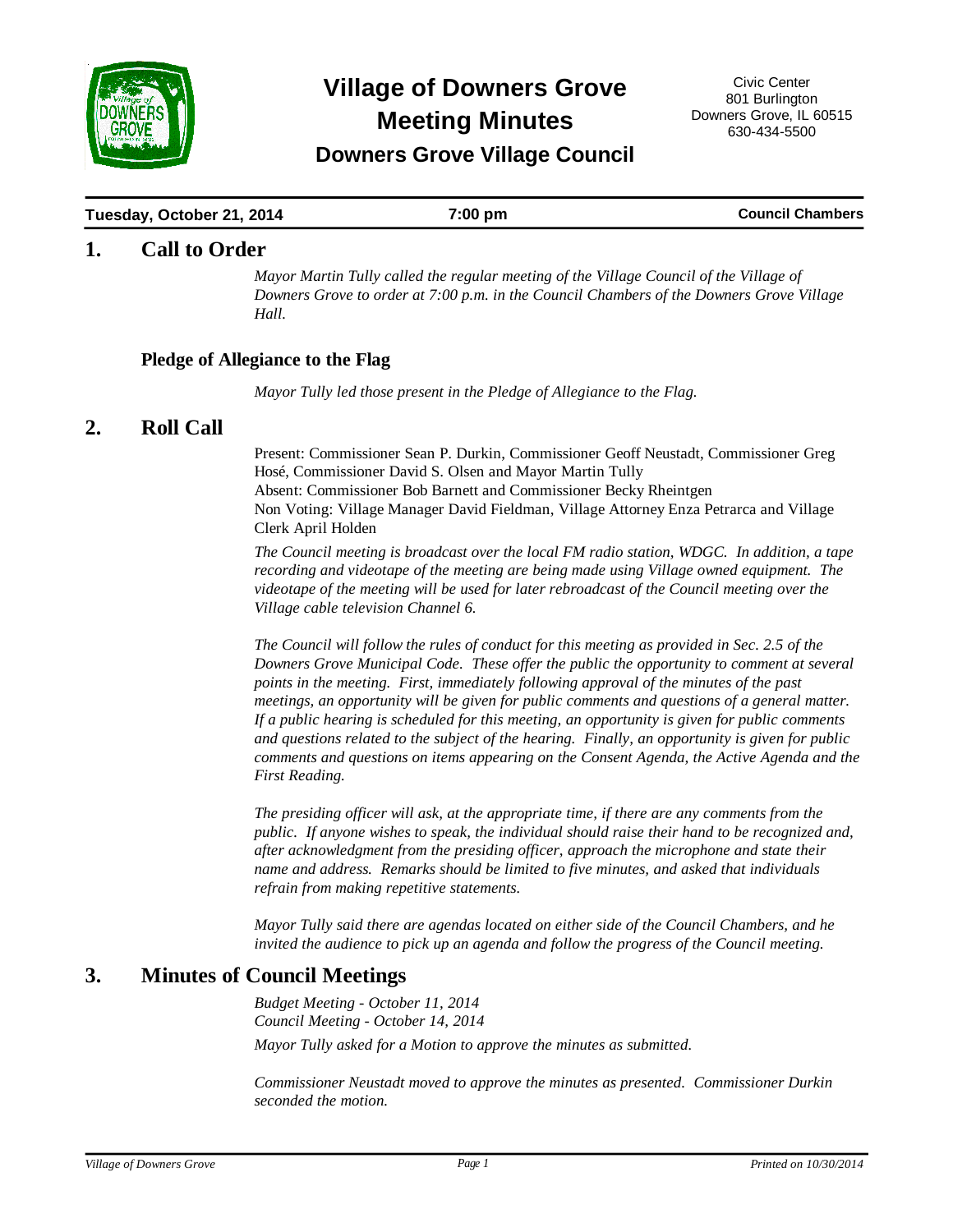*The Mayor declared the Motion carried by voice vote.*

#### **Public Comments - General Comments on Matters Not Appearing on Tonight's Agenda 4.**

*Bob Peterson, 6861 Camden Road, owns Leibundguth Moving and Storage. He said that new businesses need a good location and they need signs. The signs at Fire Stations 3 and 5 have been removed which he thinks is a mistake as people do not have an opportunity to know what is going on in the Village. No signs mean no business and no profit. He thinks the Sign Ordinance needs to be reviewed. He noted businesses whose customers have dropped off as a result of the Sign Ordinance. The size of a sign means a lot to a business. He is trying to survive as a small business in Downers Grove.*

*Mayor Tully commented that there are differing opinions with respect to the Sign Ordinance. He noted that when it was written, it was the subject of many public meetings and it received careful consideration and review before it was presented to Council. This does not mean that everything in the Ordinance is right; it needs to be revisited periodically. It is a question of what needs to be revisited and the timetable. The process for compliance and enforcement has been successful to date and needs to come to a conclusion.*

*Mr. Peterson said he has heard that people were allowed to attend meetings, but were not allowed to speak. He has heard that the signs are too small.*

*The Mayor said he recalls people commenting that they knew when they were in Downers Grove due to the tawdry signs. Reasonable people may disagree on aspects of the Sign Ordinance. Council recognizes that this is an issue of interest to the business community.*

*Gordon Goodman, 5834 Middaugh, asked if there has been any progress with respect to Commissioner Barnett's comments regarding right-sizing services.*

*The Mayor said he does not expect this to be addressed tonight. More information is needed to explore this concept.*

### **5. Council Member Reports**

*Commissioner Hosé said early voting is available at the Village Hall from 8:30 a.m. to 7:30 p.m. Monday through Friday, and from 9:00 a.m. to 5:00 p.m. on Saturday.*

*Commissioner Durkin said there are nine Fridays until Christmas. He encouraged people to shop in Downers Grove.*

*Commissioner Olsen said that if people do not get a chance to early vote, Election Day is November 4 and the polls will be open from 6:00 a.m. to 7:00 p.m.*

*Commissioner Neustadt announced that the Village was selected as the second government green fleet in North America. The Government Green Fleet Award recognizes the top 100 fleets for their dedicated use of alternative fuel and hybrid vehicles. This represents an improved ranking from 14th last year. It is another great award for the Village.*

*Commissioner Neustadt then reviewed events this weekend and directed residents to the Downtown Downers Grove Management Corporation's website at www.downtowndg.org for more information including a pancake breakfast and window painting. We are fortunate to have so many events.*

*The Mayor said the Village's green fleet is often reviewed and toured by officials from Washington, D.C.*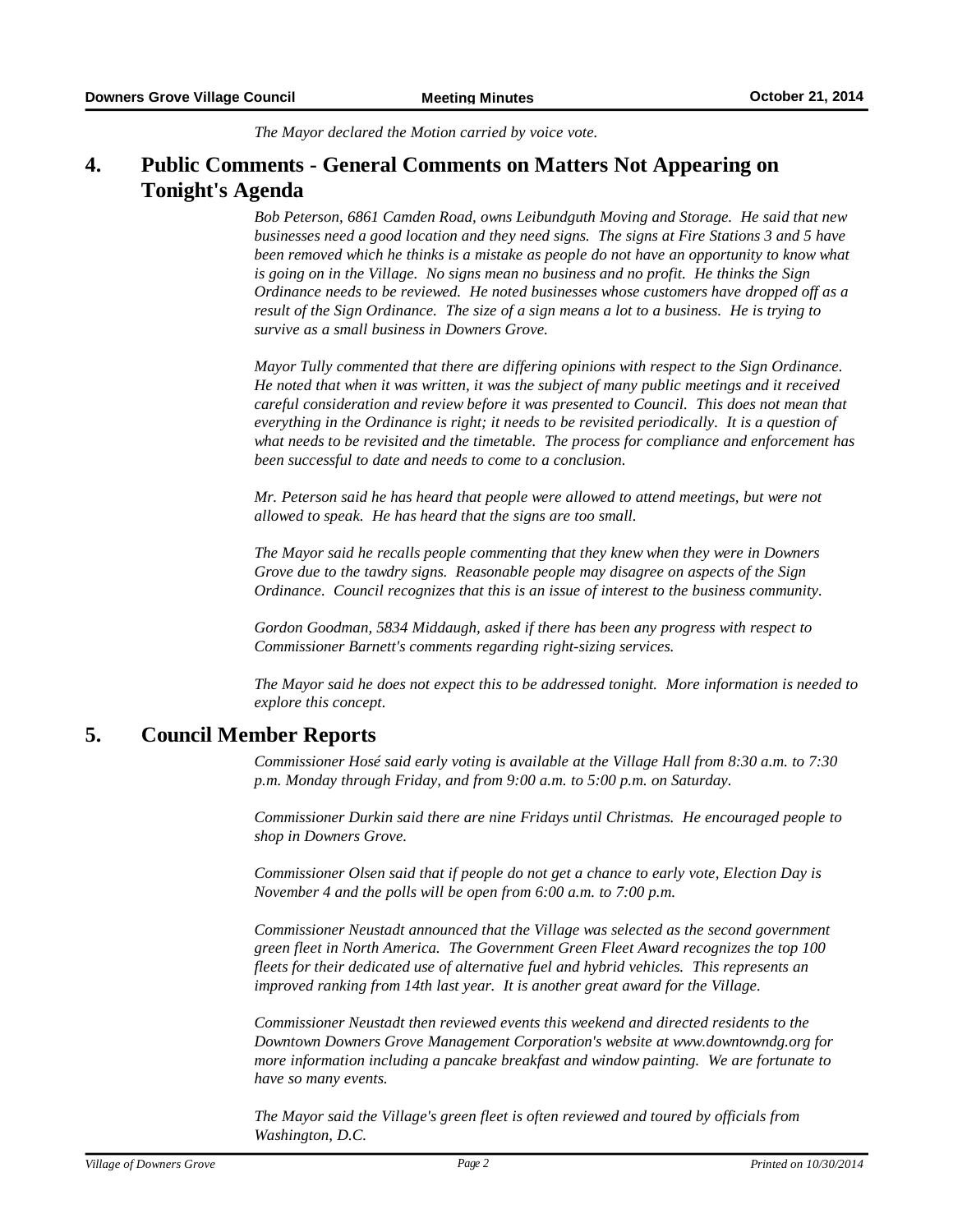*The Mayor urged people not to miss the Spooktacular weekend in Downers Grove. He reviewed many of the activities to be held before Halloween. He asked that people be safe as they trick or treat. The Mayor also noted that the "Neighbors" website has an app to generate a path for trick or treating.*

### **6.** Public Hearings

### 7. Consent Agenda

| <b>COR</b> | 00-05730            | A. Claim Ordinance: No. 6075, Payroll, September 19, 2014<br><b>Sponsors: Accounting</b>                                                                     |
|------------|---------------------|--------------------------------------------------------------------------------------------------------------------------------------------------------------|
|            |                     | A motion was made to Approve this file on the Consent Agenda.                                                                                                |
|            | <b>Indexes:</b> N/A |                                                                                                                                                              |
| <b>BIL</b> | 00-05731            | B. List of Bills Payable: No. 6150, October 21, 2014                                                                                                         |
|            |                     | <b>Sponsors: Accounting</b>                                                                                                                                  |
|            |                     | A motion was made to Approve this file on the Consent Agenda.                                                                                                |
|            | <b>Indexes:</b> N/A |                                                                                                                                                              |
|            | MOT 00-05715        | C. Motion: Award a Contract for \$199,324.02 for Five-Year Contract for DriveCam<br>with Lytx, Inc., San Diego, CA                                           |
|            |                     | Sponsors: Public Works                                                                                                                                       |
|            |                     | A motion was made to Award this file on the Consent Agenda.                                                                                                  |
| MOT        | 00-05729            | D. Motion: Note Receipt of Minutes of Boards and Commissions                                                                                                 |
|            |                     | Summary of Item: Plan Commission - August 4, 2014                                                                                                            |
|            |                     | A motion was made to Note Receipt Of this file on the Consent Agenda.                                                                                        |
|            |                     | <b>Indexes:</b> Boards and Commissions Minutes                                                                                                               |
|            |                     | <b>Passed The Consent Agenda</b>                                                                                                                             |
|            |                     | A motion was made by Commissioner Neustadt, seconded by Commissioner Durkin, that the<br>consent agenda be passed. The motion carried by the following vote: |
|            |                     | Votes: Yea: Commissioner Durkin, Commissioner Neustadt, Commissioner Hosé, Commissioner<br>Olsen and Mayor Tully                                             |
|            |                     |                                                                                                                                                              |

### 8. Active Agenda

| <b>ORD</b> | 00-05717 | A. Ordinance: Repeal the Community Grants Commission                                        |
|------------|----------|---------------------------------------------------------------------------------------------|
|            |          | <b>Sponsors:</b> Village Attorney                                                           |
|            |          | <b>Summary of Item:</b> This repeals the Community Grants Commission.                       |
|            |          | AN ORDINANCE REPEALING THE COMMUNITY GRANTS COMMISSION                                      |
|            |          | ORDINANCE NO. 5410                                                                          |
|            |          | Gordon Goodman, 5834 Middaugh, expressed his opinion that this is moving the Village in the |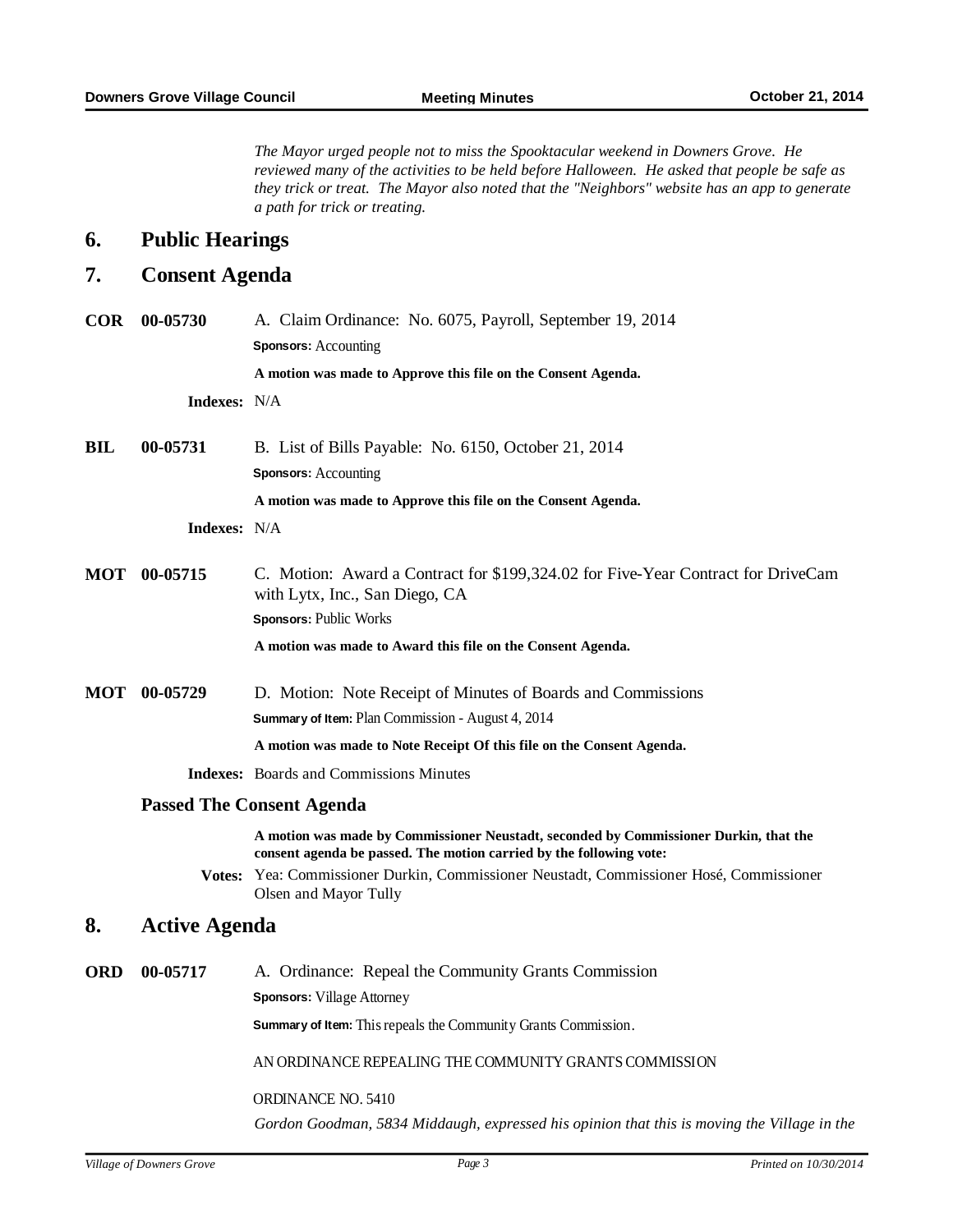*wrong direction. He asked the Council to look for opportunities to provide services and support to the community. There are other programs that benefited from the Village's support. Dr. Goodman asked that as the Council looks at the activities of the Village, he hopes they will realize supporting these groups and programs is in the best interest of the community and an appropriate role for the Village acting through its elected leaders.* 

*Commissioner Hosé said it is disappointing that this is being repealed, but noted that at the time this was discontinued, the Village had demonstrable needs and they continue to take precedence. As such, he supports repealing the Commission with the understanding that it can always be revisited. There are many needs that the Village must do and should do.*

*Mayor Tully said he understands how it came to be that the Commission was not funded. However, he is cognizant of the fact that Council has recently discussed assisting non-profit organizations in other ways. The Village also uses public funds to spur development. He cannot support this.* 

**A motion was made by Commissioner Neustadt, seconded by Commissioner Durkin, to Adopt this file. Mayor declared the motion carried by the following vote:**

**Votes:** Yea: Commissioner Durkin, Commissioner Neustadt, Commissioner Hosé and Commissioner Olsen Nay: Mayor Tully

**Indexes:** Community Grants

#### **9.** First Reading

**00-05732** A. Ordinance: Authorize a Special Use to Permit a Funeral Services Business at 1628 Ogden Avenue **ORD**

**Sponsors:** Community Development and Plan Commission

*Village Manager Dave Fieldman introduced Stan Popovich, Planning Manager, to address this item.*

*Stan Popovich, Planning Manager, said the petitioner is the Neptune Society and is requesting a special use ordinance to permit a funeral services business at 1628 Ogden Avenue. He showed the project site which is currently a vacant building. The petitioner is proposing to convert the vacant building into a funeral service business office where employees will consult with clients seeking cremation services and deliver cremated remains to relatives. Staff primarily conducts sales calls outside of the office. The proposed business does not provide embalming, cremation, memorial services, or transportation of human remains.*

*Mr. Popovich showed the floor plan for the business. He described exterior improvements to include parking, green space and a trash enclosure.*

*Mr. Popovich said a funeral services business is an allowable special use in this zoning district. The request meets the requirements of the Zoning Ordinance and Comprehensive Plan. The petitioner will provide screening to the adjacent neighbor. This proposal will modernize the site and the building.*

*Commissioner Durkin asked why this is a special use if traditional funeral services are not being provided.*

*Mr. Fieldman this is a special use due to the wording in our Zoning Ordinance regarding businesses related to funeral or mortuary service.*

*Mayor Tully said the petitioner would need to come back if they wish to changes their services.*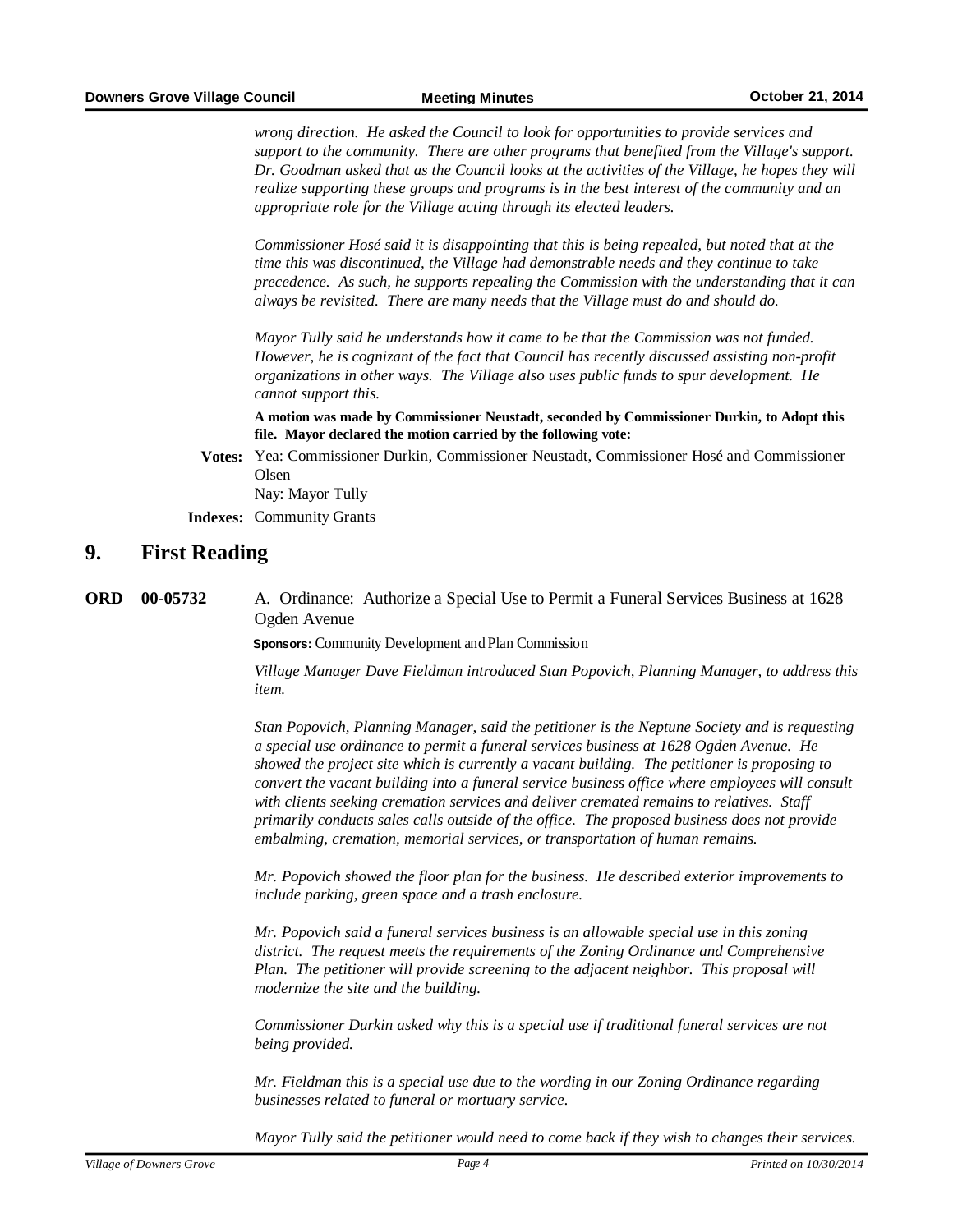*Mr. Popovich agreed.*

*The Mayor said this request meets the standards in Section 28.12.050 of the Zoning Ordinance and is more compliant that the current use. He will support this special use request.* 

**Indexes:** Special Use - 1628 Ogden Avenue

**B.** Ordinance: Adopt the Fiscal Year 2015 Budget in Lieu of Passage of an Appropriation Ordinance **ORD**

**Sponsors:** Finance and Manager's Office

*Mr. Fieldman said the FY15 budget was published in late September. Staff has no further presentation at this time.*

*Mayor Tully said this is the fourth public meeting regarding the FY15 budget. There was a Saturday budget meeting on October 11, 2014; the budget was discussed at last week's Council meeting, it was the subject of the October 18, 2014, Coffee With The Council, and it is on tonight's agenda. There will be more opportunities to discuss the budget as well.*

*Dr. Goodman said he would like to explore the forestry program. The budget addresses trees in terms of the Emerald Ash Borer (EAB) program for the removal and replacement of those trees. He asked how much funding there is for tree planting, removal and pruning for other trees, and where this can be found in the budget document.*

*Mr. Fieldman said staff can highlight this and put it on our website.*

*Dr. Goodman said he would like to see an estimated breakdown of costs.*

*Tom Karstens, 6021 Sherman, spoke regarding the stormwater utility fees vs. including this on the property taxes. He would like to see this moved back to the property tax so he can deduct it on his taxes. He pays a lower rate on his usage bill, but because of his tax bracket, it costs him more. He asked Council to review this matter.*

*The Mayor said this has been discussed. The fee is currently not deductible on one's taxes. When this was part of the property tax bill, residents were paying about 70% of the cost of the program, but only generating 50% of the runoff. This was an obvious disparity. In the long run, it may cost people more if it is on the tax bill. The Mayor said he understands Mr. Karstens's point. He said there are differing opinions about this.*

*Mr. Karstens said it is cheaper for him if he can deduct it from his taxes.* 

*The Mayor said that may be true now, but it may not be so in the future. The stormwater utility fee is tied to the runoff generated on a parcel. It is not based on the value of one's property. The fee is similar to water use in that the more water you use, the more you pay for it. With respect to the stormwater utility fee, properties that generate more runoff pay more.*

*Mr. Fieldman said staff will have information regarding this subject at the November 4, 2014, Council meeting.*

*Commissioner Olsen said he strongly sympathizes with this argument. There is a lot of unfairness with the current system. Certain drainage systems do not tie into Downers Grove. He looks forward to further discussion.*

*Mayor Tully said the utility provides an opportunity to apply for credits to reduce one's bills.*